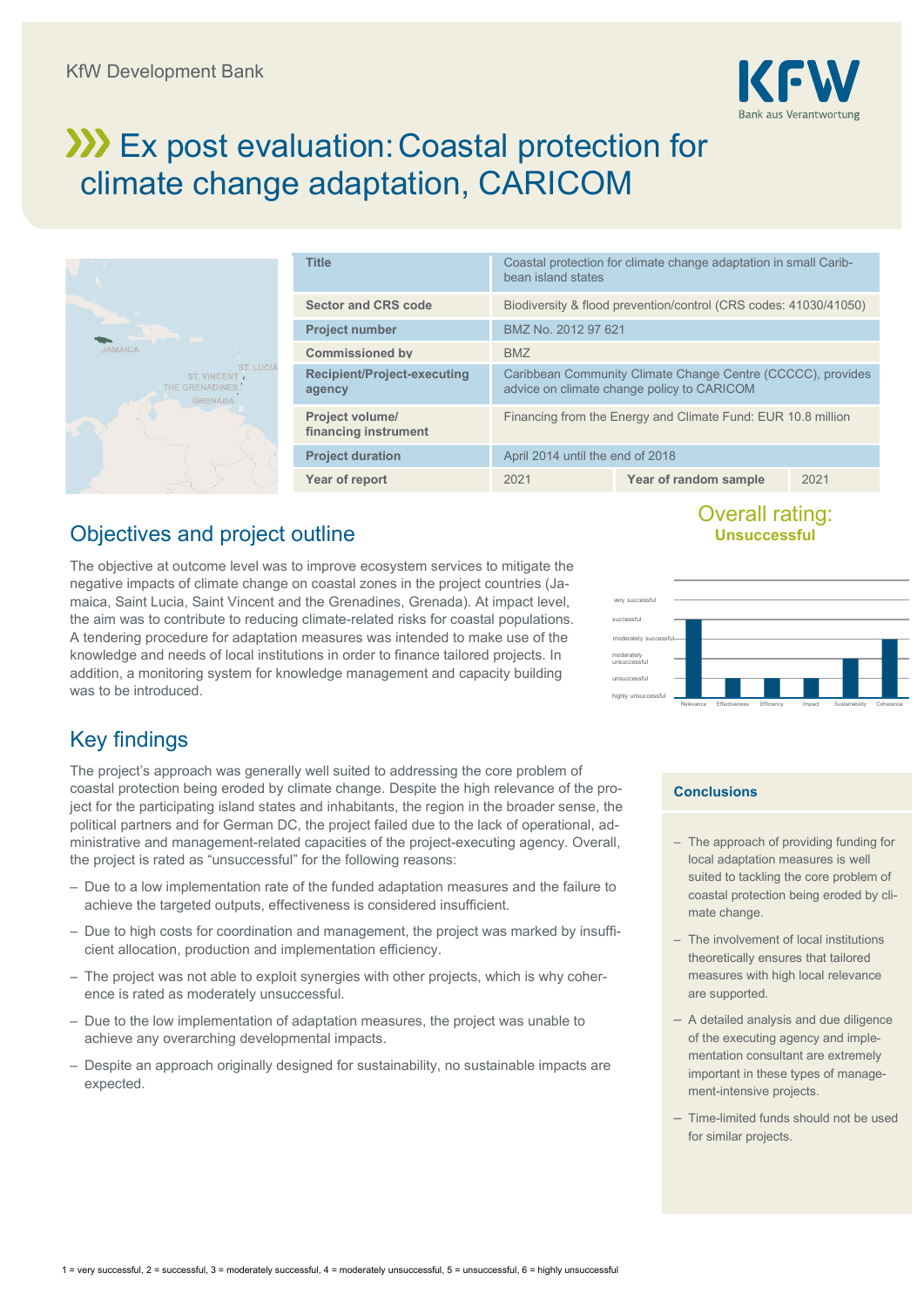

# Rating according to DAC criteria

## **Overall rating: 5**

#### **Ratings:**

| Relevance            |   |
|----------------------|---|
| Coherence            |   |
| <b>Effectiveness</b> | 5 |
| Efficiency           | 5 |
| Impact               | 5 |
| Sustainability       |   |

#### **Summary of overall rating**

As the highly relevant criteria of effectiveness, efficiency and overarching developmental impact were rated as unsuccessful, the project was given an overall rating of 5, i.e. "not successful". This evaluation is presented in a short report as only some of the local adaptation measures were implemented and the DAC criteria of effectiveness, impacts and sustainability were therefore only examined to a limited extent.

#### **General conditions and classification of the project**

Climate change poses a significant threat to the ecosystems, infrastructure, health and livelihoods of the inhabitants of the Small Island Developing States (SIDS) in the Caribbean as their unique geographical location in the Atlantic Ocean and socio-economic characteristics make them particularly vulnerable to the impacts of climate change. In this context, the FC project aimed to contribute to climate-resilient development in Jamaica, Saint Lucia, Saint Vincent and the Grenadines and Grenada.

The project ran from April 2014 to the end of 2018. The regional, participatory project promoted local ecosystem-based adaptation measures that were already largely ready for implementation. Supported adaptation measures focused on the protection and sustainable management of coastal ecosystems such as coral reefs, mangrove forests or seagrass beds, as well as the rehabilitation of coastal ecosystems relevant for adaptation. The financial resources were provided by the Energy and Climate Fund (ECF); their availability was clearly limited to 2018.

Table 1: Breakdown of total costs

|                           |             | <b>Planned</b>  | <b>Actual</b>   |
|---------------------------|-------------|-----------------|-----------------|
| Investment costs          | EUR million | <b>EUR 12.9</b> | EUR 5.03        |
| Counterpart contribution  | EUR million | <b>EUR 2.1</b>  | <b>EUR 1.05</b> |
| Financing                 | EUR million | <b>EUR 10.8</b> | <b>EUR 3.98</b> |
| of which BMZ budget funds | EUR million | <b>EUR 10.8</b> | <b>EUR 3.98</b> |

#### **Relevance**

The FC project aimed to reduce the negative impacts of climate change on coastal zones and their inhabitants by improving ecosystem services (outcome objective). This was intended to contribute to reducing climate-related risks for the coastal population in the Small Island Developing States<sup>[1](#page-1-0)</sup> (SIDS) (impact objective). The underlying assumption is that these ecosystem-based approaches to climate change

<span id="page-1-0"></span><sup>1</sup> Jamaica, Saint Lucia, Saint Vincent and the Grenadines, Grenada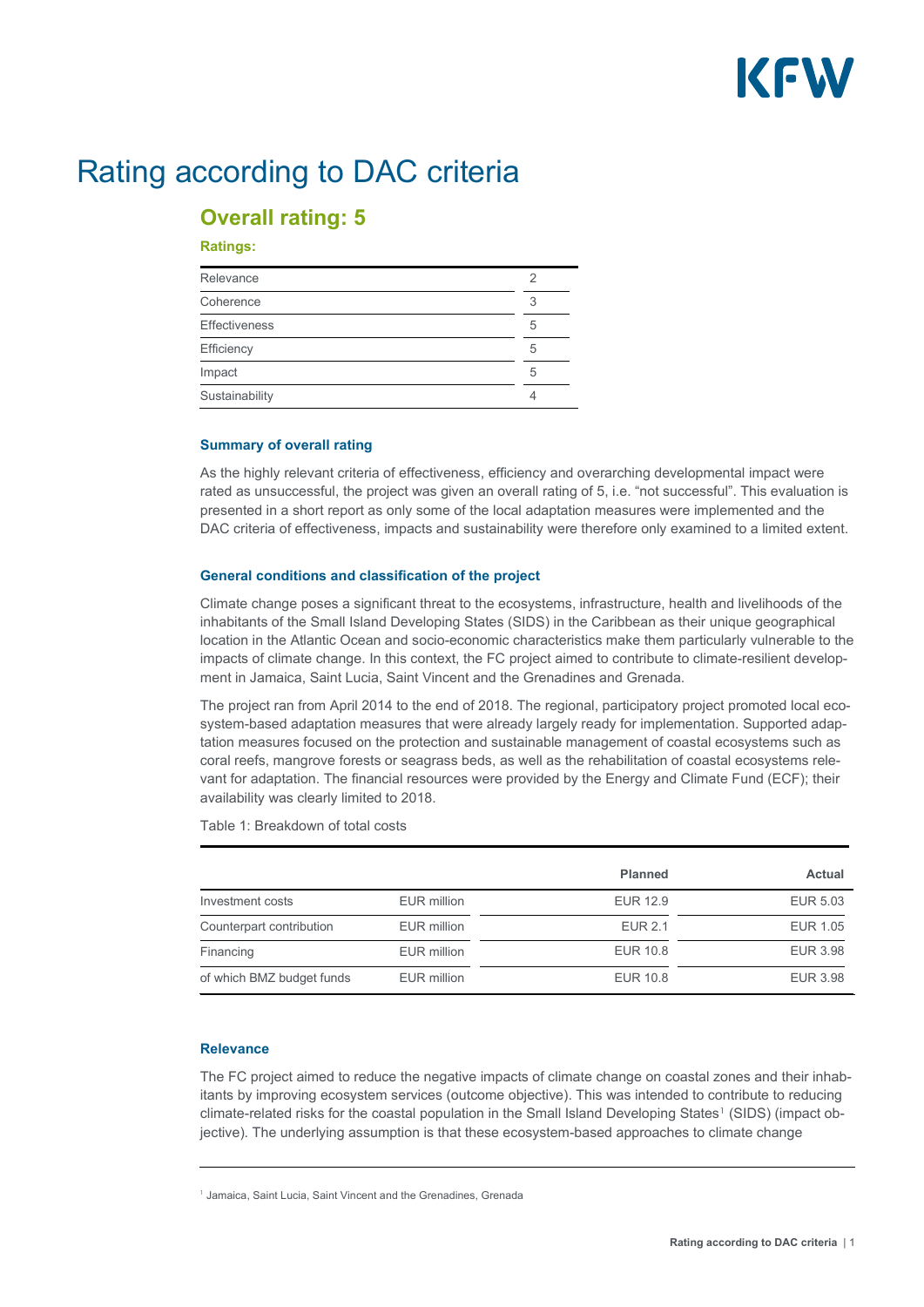

adaptation mitigate climate risks for the population in two ways. On the one hand, preserving existing coastal ecosystems improves the protection they offer against coastal erosion and thus reduces the threat to inhabitants. On the other hand, the population's vulnerability is directly reduced by protecting income sources such as spawning grounds for fish and tourist attractions.

#### **Core problems**

The core problem identified during project planning and which continues to be relevant was that the Caribbean, due to its geographical location, is one of the regions of the world most affected by the negative impacts of climate change. Coastal zones in particular are affected by overuse and extreme weather events. In addition, climate resilience, which was already weak at the project planning stage, is likely to be further reduced by the impacts of climate change.

The four SIDS are highly dependent on large areas with ecosystems relevant for adaptation: most of the population of the Caribbean island-nations lives in coastal regions and from the tourism, fishing, industry and agriculture sectors based there. These core sectors also account for the largest share of the countries' GDP. For example, in the case of Jamaica, on average 90% of GDP is generated in the coastal zone (GOJ/EU/UNEP n.d.)<sup>[2](#page-2-0)</sup>.

The insufficient adaptation and resilience to climate change impacts thus poses a significant economic, social and environmental risk for them. For example, in the last 20 years, environmental disasters in the countries of Saint Vincent and the Grenadines and Saint Lucia have caused damage in the range of double-digit percentages of GDP. In St. Vincent and the Grenadines, Hurricane Ivan caused destruction equivalent to 10% of GDP in 2004, and in St. Lucia, Hurricane Tomas caused destruction equivalent to 4[3](#page-2-1).[4](#page-2-2)% of GDP in 2009. (NEMO 2014; OCHA 2010)<sup>34</sup>. In the case of Grenada, Hurricane Ivan in 2004 destroyed almost 90% of residential buildings, but also tourist facilities and farmland. This resulted in damages exceeding 200% of GDP (IMF n.d.; GIZ n.d.)<sup>[5](#page-2-3)[6](#page-2-4)</sup>.

Poverty and social inequality are intensified by the impacts of climate change: poor people in particular cannot adequately insure themselves against future events caused by climate change due to low incomes and a lack of insurance cover. The target group of the project was thus the coastal population living in the catchment area of the adaptation measures and affected by the impacts of climate change. These included, in particular, local people who are directly endangered by coastal erosion, storm surges, etc. or who live from sources of income that are affected by climate change.

Table 2 summarises the 2018 climate projections and key climate impacts for the project countries. The projections are based on USAID data and highlight the need for adaptation and resilience to the impacts of climate change.

<span id="page-2-0"></span><sup>2</sup> GOJ/EU/UNEP (n.d.) Coastal Zones & Communities. Government of Jamaica, European Union, United Nations Environment Pro-gramme; last accessed on 13 December 2021[, https://www.mona.uwi.edu/physics/sites/default/files/physics/up](https://www.mona.uwi.edu/physics/sites/default/files/physics/uploads/02_CCAndCoastal%20Zones2.pdf)[loads/02\\_CCAndCoastal%20Zones2.pdf](https://www.mona.uwi.edu/physics/sites/default/files/physics/uploads/02_CCAndCoastal%20Zones2.pdf) 

<span id="page-2-1"></span><sup>3</sup> NEMO (2014) Saint Lucia: Country Document for Disaster Risk Reduction, 2014. National Emergency Management Organisation; last accessed on 13 December 2021,<https://dipecholac.net/docs/files/869-documento-pais-saint-lucia-para-la-web.pdf>

<span id="page-2-2"></span><sup>4</sup> OCHA (2010) Saint Vincent and the Grenadines: HURRICANE TOMAS EMERGENCY RECOVERY LOAN PROJECT; United Nations Office for the Coordination of Humanitarian Affairs; last accessed on 13 December 2021[, https://www.cepal.org/en/publica](https://www.cepal.org/en/publications/38612-assessment-economic-impact-climate-change-tourism-sector-saint-lucia)[tions/38612-assessment-economic-impact-climate-change-tourism-sector-saint-lucia](https://www.cepal.org/en/publications/38612-assessment-economic-impact-climate-change-tourism-sector-saint-lucia)

<span id="page-2-3"></span><sup>5</sup> IMF (n.d.) Grenada Climate Change Policy Assessment. International Monetary Fund; last accessed on 16 November 2021, [https://www.imf.org/en/Publications/CR/Issues/2019/07/01/Grenada-Climate-Change-Policy-Assessment-47062 https://www.adapta](https://www.imf.org/en/Publications/CR/Issues/2019/07/01/Grenada-Climate-Change-Policy-Assessment-47062%20https:/www.adaptation-undp.org/explore/caribbean/grenada)[tion-undp.org/explore/caribbean/grenada](https://www.imf.org/en/Publications/CR/Issues/2019/07/01/Grenada-Climate-Change-Policy-Assessment-47062%20https:/www.adaptation-undp.org/explore/caribbean/grenada)

<span id="page-2-4"></span><sup>6</sup> GIZ (n.d.) Integrated climate change adaptation strategies in Grenada. Gesellschaft für Internationale Zusammenarbeit; last accessed on 16 November 2021[, https://www.giz.de/en/worldwide/27030.html](https://www.giz.de/en/worldwide/27030.html)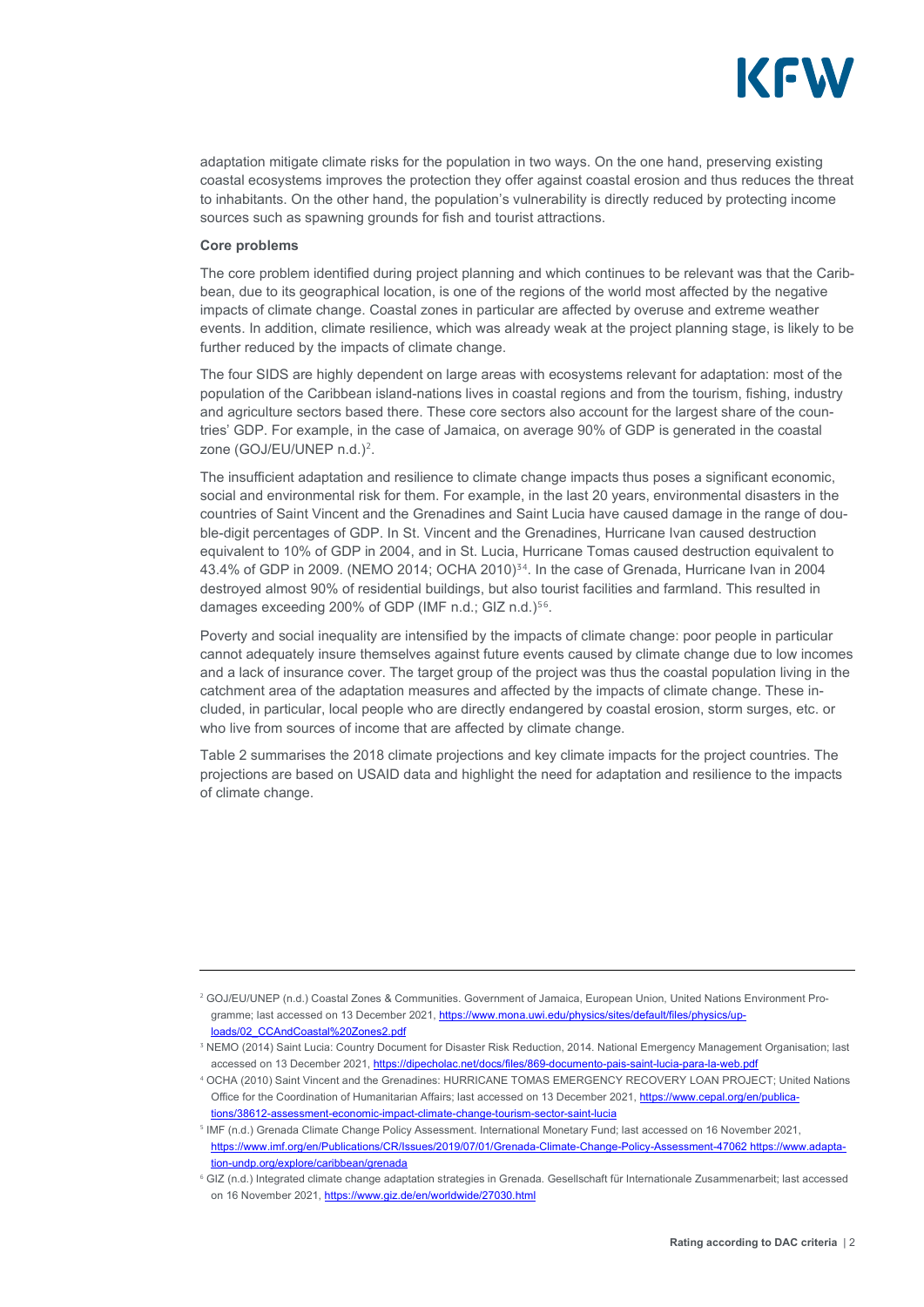

#### Table 2: Climate risk profiles of the four project countries

| <b>CLIMATE PROJECTION</b><br><b>AND THE MOST</b><br><b>IMPORTANT</b><br><b>CONSEQUENCES</b> | <b>JAMAICA</b>                                                                                                                        | <b>SAINT LUCIA</b>                                                                                                                                                         | <b>ST. VINCENT AND THE</b><br><b>GRENADINES (EAST AND</b><br><b>SOUTH CARIBIC)</b>                                                                                         |
|---------------------------------------------------------------------------------------------|---------------------------------------------------------------------------------------------------------------------------------------|----------------------------------------------------------------------------------------------------------------------------------------------------------------------------|----------------------------------------------------------------------------------------------------------------------------------------------------------------------------|
| <b>TEMPERATUR RISE UNTIL</b><br>2050                                                        | $1.0 - 1.4$ °C                                                                                                                        | $0.9 - 1.3 °C$                                                                                                                                                             | $0.9 - 1.3 °C$                                                                                                                                                             |
| <b>SEA LEVEL RISE UNTIL</b><br>2050                                                         | Rise of the sea level (0.4-0.7m)<br>and increase in storms                                                                            | Rise of the sea level and<br>increase in storms                                                                                                                            | Rise of the sea level and<br>increase in storms                                                                                                                            |
| <b>WEATHER CHANGES</b>                                                                      | 4.8-7.2 % Rise in average yearly<br>precipitation, 3.6-15 % more dry<br>days until 2050                                               | Increase in hurricane<br>intensity, including strong<br>winds and more<br>precipitation                                                                                    | Increase in hurricane<br>intensity, including strong<br>winds and more precipitation                                                                                       |
| <b>WATER RESOURCES</b>                                                                      | Decreased water supply,<br>deterioration of water quality                                                                             | Decreased water supply<br>and quality, damaged<br>infrastructure due to more<br>intense storms                                                                             | Decreased water supply and<br>quality, damaged<br>infrastructure due to more<br>intense storms                                                                             |
| <b>AGRICULTURE, FISHERY</b>                                                                 | Decreased harvest rates, ground<br>erosion, damage to cultivated<br>plants and cattle                                                 | Harvest losses, decreased<br>land and water resources<br>for irrigation;<br>Habitat degradation and<br>loss, decreased<br>biodiversity, altered fish<br>migration patterns | Harvest losses, decreased<br>land and water resources for<br>irrigation;<br>Habitat degradation and<br>loss, decreased biodiversity,<br>altered fish migration<br>patterns |
| <b>HUMAN HEALTH</b>                                                                         | Spread of vector-borne diseases,<br>increase in diseases transmitted<br>by water, increase in heatstrokes                             | Shifting burden of infectious<br>diseases, increased heat<br>stress, lack of access to<br>health services                                                                  | Shifting burden of infectious<br>diseases, increased heat<br>stress, lack of access to<br>health services                                                                  |
| <b>INFRASTRUCTURE</b>                                                                       | Damages to traffic-<br>communication-, energy- and<br>water supply systems, Damages<br>in coastal infrastructure and tourist<br>sites | Damaged infrastructure,<br>limited access to services                                                                                                                      | Damaged infrastructure,<br>limited access to services                                                                                                                      |
| <b>COSTAL ECOSYSTEMS</b>                                                                    | Beach erosion, decline in<br>mangrove forests and in fish stock                                                                       | Damaged coastal<br>ecosystems                                                                                                                                              | Damaged and degraded<br>coastal ecosystems                                                                                                                                 |
| <b>TOURISM</b>                                                                              |                                                                                                                                       | Degraded coastal<br>ecosystems, damaged<br>infrastructure, increased<br>difficulties in service<br>provision                                                               | damaged infrastructure,<br>increased difficulties in<br>service provision                                                                                                  |

Irce: ClimateLinks USAID (2017/2018) CLIMATE RISK PROFILE JAMAICA; CLIMATE RISK PROFILE EASTERN AND SOUTHERN CARIBBEAN; last accessed on 16 November 2021 <u>http</u>: [links.org/sites/default/files/asset/document/2018-26-Feb\\_CadmusCISF\\_Climate-Risk-Profile-ES-Caribbean.pdf;](https://www.climatelinks.org/sites/default/files/asset/document/2018-26-Feb_CadmusCISF_Climate-Risk-Profile-ES-Caribbean.pdf) [https://www.climatelinks.org/sites/default/files/asset/document/2017\\_USAID-CCIS\\_Climate-Risk-](https://www.climatelinks.org/sites/default/files/asset/document/2017_USAID-CCIS_Climate-Risk-Profile-Jamaica.pdf)[Profile-Jamaica.pdf;](https://www.climatelinks.org/sites/default/files/asset/document/2017_USAID-CCIS_Climate-Risk-Profile-Jamaica.pdf) [https://www.climatelinks.org/sites/default/files/asset/document/2018-26-Feb\\_CadmusCISF\\_Climate-Risk-Profile-ES-Caribbean.pdf](https://www.climatelinks.org/sites/default/files/asset/document/2018-26-Feb_CadmusCISF_Climate-Risk-Profile-ES-Caribbean.pdf) 

#### **Development policy objectives**

The development policy objectives of the project were consistent both with the objectives of the partner region and with the basic development policy focus of German DC.

At the time of the project appraisal and beyond, climate adaptation was a priority area for the policymakers in the project countries. For example, CARICOM's Strategy Paper for 2015-2019 included adaptation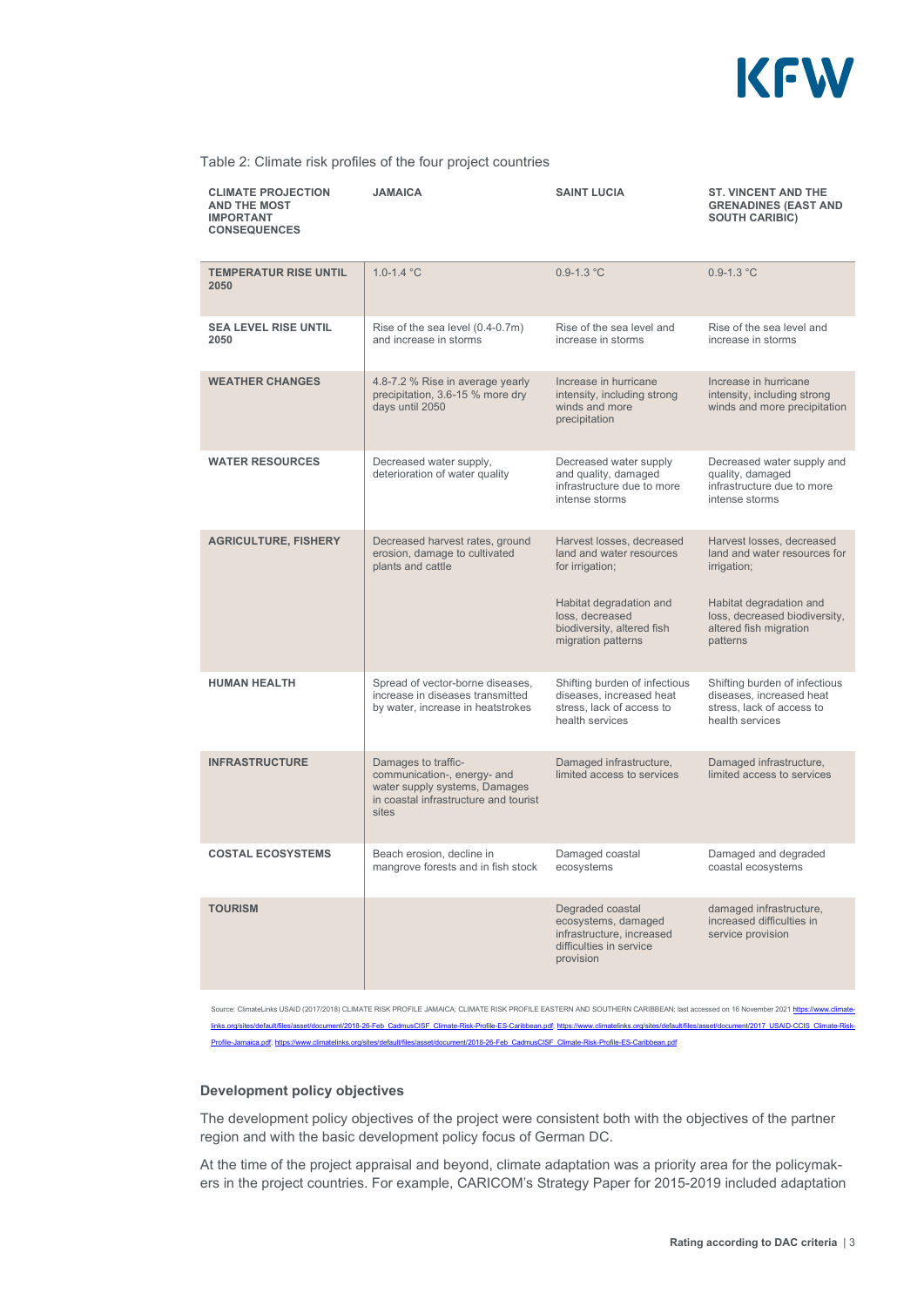

to climate change and management to mitigate climate-related risks as one of its top priorities (CARICOM n.d.)<sup>[7](#page-4-0)</sup>. Furthermore, all four project countries had already committed to climate change adaptation and improved management of coastal ecosystems before the module began.

The focus of the project design on protecting the global public assets of climate, environment and biodiversity, as well as adapting to climate change, was consistent with the plans of the BMZ's Biological Diversity strategy, which envisaged focusing activities in the Caribbean on climate change adaptation and biodiversity (BMZ 2011)<sup>[8](#page-4-1)</sup>. The project design also corresponds to the first area of intervention found in BMZ's core area strategy, "Responsibility for Our Planet – Climate and Energy". With its core area strategy, the BMZ emphasises support for systematic adaptation measures, as well as – with reference to SDG 13.b – the climate policy relevance of cooperation with small island developing states, which also included the four project countries Jamaica, Saint Lucia, Saint Vincent and the Grenadines and Grenada. The same applies to the German climate change adaptation strategy adopted by the Federal Ministry for the Environment, Nature Conservation and Nuclear Safety (BMU) in 2008: This also underscored the need to support the adaptation strategies of countries threatened by climate change (BMU 2008)<sup>[9](#page-4-2)</sup>. There was no overlap with other DC projects.

The financial resources for the project came from the ECF, which is intended to enable additional investments in the promotion of an environmentally friendly, reliable and affordable energy supply and climate change mitigation (Federal Ministry for Economic Affairs and Energy n.d.)[10](#page-4-3).

#### **Project approach**

To achieve its objectives, the project relied on an ecosystem-based approach of local adaptation measures implemented under component 1 of the project (Output 1: The integrity of ecosystems relevant to adaptation is improved). This ecosystem-based approach was designed not only to reduce the threat of climate change impacts and build more resilient coastal ecosystems, but also to alleviate the vulnerability of coastal populations at the same time. The approach included an invitation to local organisations and institutions to submit their ideas or already elaborated implementation proposals for ecosystem-based measures (Call for Proposals). Selected adaptation measures were then to be financed by the project and implemented by local organisations and institutions. The project focused on two funding areas: protection and sustainable management as well as rehabilitation of adaptation-relevant coastal ecosystems. For example, supported local adaptation measures were aimed at rehabilitating coral reef ecosystems and improving fish biomass, as well as increasing resilience to climate change and reducing the extent of coastal erosion while creating sustainable livelihood opportunities.

The project pursued a regional approach by involving four Caribbean island-states and delegating central management to the Caribbean Community Climate Change Centre (5Cs) (project-executing agency). The second component of the project therefore aimed to strengthen regional knowledge management on ecosystem-based adaptation to climate change (Output 2: Systematisation and dissemination of lessons learned). The aim was for as many stakeholders as possible to contribute their experience in order to achieve the greatest possible synergy effects and knowledge sharing through cooperation.

It should be noted that the conceptual approach of the project was sustainable, innovative and well-conceived for the overall conditions described. The extent to which the individual (partially) financed ecosystem-based adaptation measures were appropriate in terms of subject matter and content for addressing the respective core problems in the SIDS was not examined in detail in this EPE.

<span id="page-4-0"></span><sup>7</sup> CARICOM (n.d.) VISION, MISSION AND CORE VALUES. Last accessed on 7 November 2021, [https://caricom.org/vision-mission](https://caricom.org/vision-mission-and-core-values/)[and-core-values/](https://caricom.org/vision-mission-and-core-values/) 

<span id="page-4-1"></span><sup>&</sup>lt;sup>8</sup> BMZ (2018) Responsibility for Our Planet – Climate and Energy Federal Ministry for Economic Cooperation and Development; last accessed on 13 December 2021, [https://www.bmz.de/resource/blob/23332/39566031aae46b188f02b7bfdb7aeb9e/materialie240](https://www.bmz.de/resource/blob/23332/39566031aae46b188f02b7bfdb7aeb9e/materialie240-biologische-vielfalt-data.pdf) [biologische-vielfalt-data.pdf](https://www.bmz.de/resource/blob/23332/39566031aae46b188f02b7bfdb7aeb9e/materialie240-biologische-vielfalt-data.pdf)

<span id="page-4-2"></span><sup>9</sup> BMU (2008) German Strategy for Adaptation to Climate Change. Last accessed on 17 November 2021, Federal Ministry for the Environment, Nature Conservation, Nuclear Safet[y https://www.bmu.de/fileadmin/bmu-import/files/english/pdf/application/pdf/das\\_zusam](https://www.bmu.de/fileadmin/bmu-import/files/english/pdf/application/pdf/das_zusammenfassung_en.pdf)[menfassung\\_en.pdf](https://www.bmu.de/fileadmin/bmu-import/files/english/pdf/application/pdf/das_zusammenfassung_en.pdf) 

<span id="page-4-3"></span><sup>&</sup>lt;sup>10</sup> BMWI (n.d.) Act on the Establishment of a Special Energy and Climate Fund Federal Ministry for Economic Affairs and Climate Action; last accessed on 17 November 2021, https://www.bmwi.de/Redaktion/DE/Gesetze/Energie/ekfg.html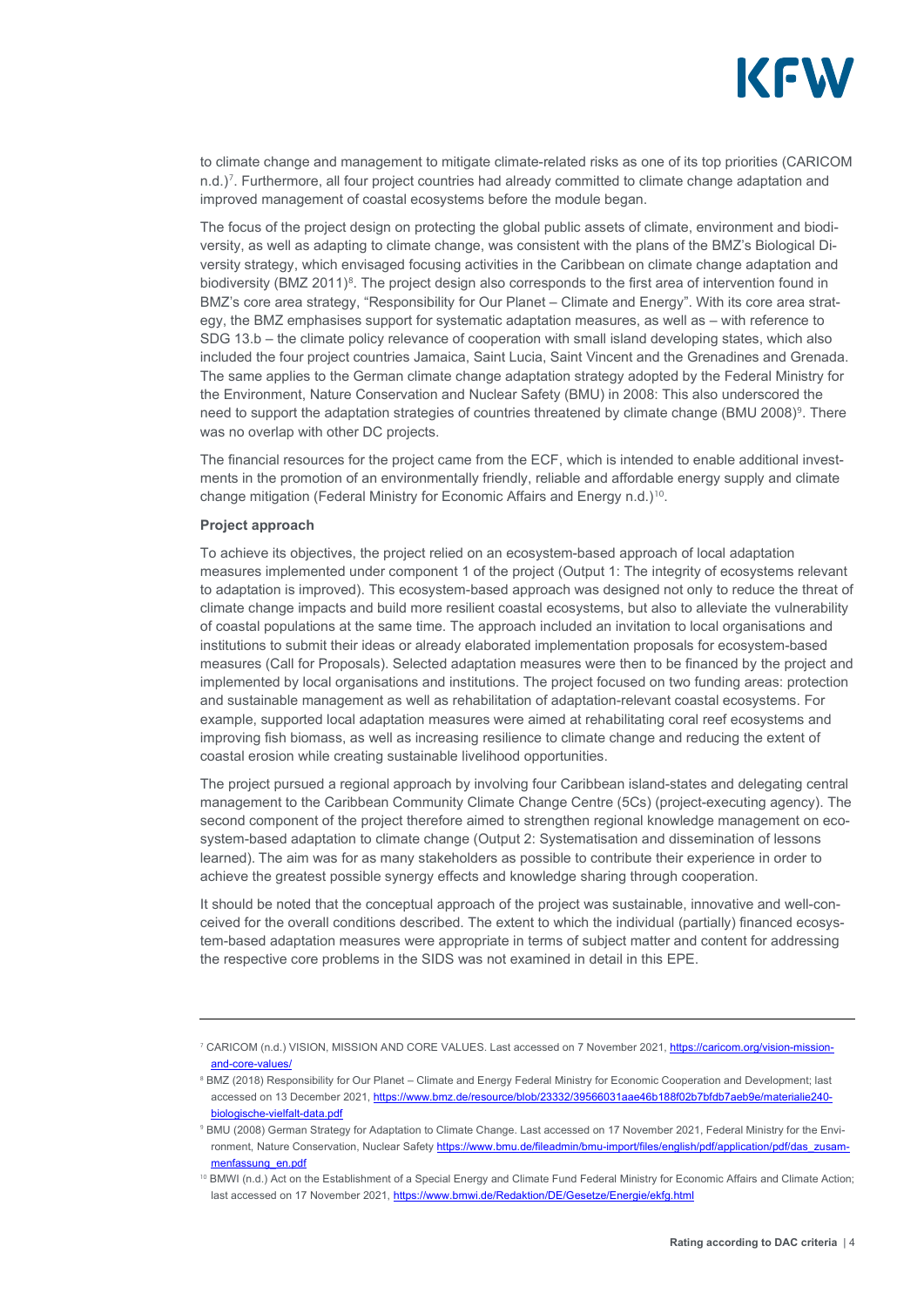

The activities, outputs, outcomes and intended impacts of the project are outlined below in the Theory of Change (see Figure 1). This is mainly based on the project's impact logic and was adjusted slightly during the evaluation.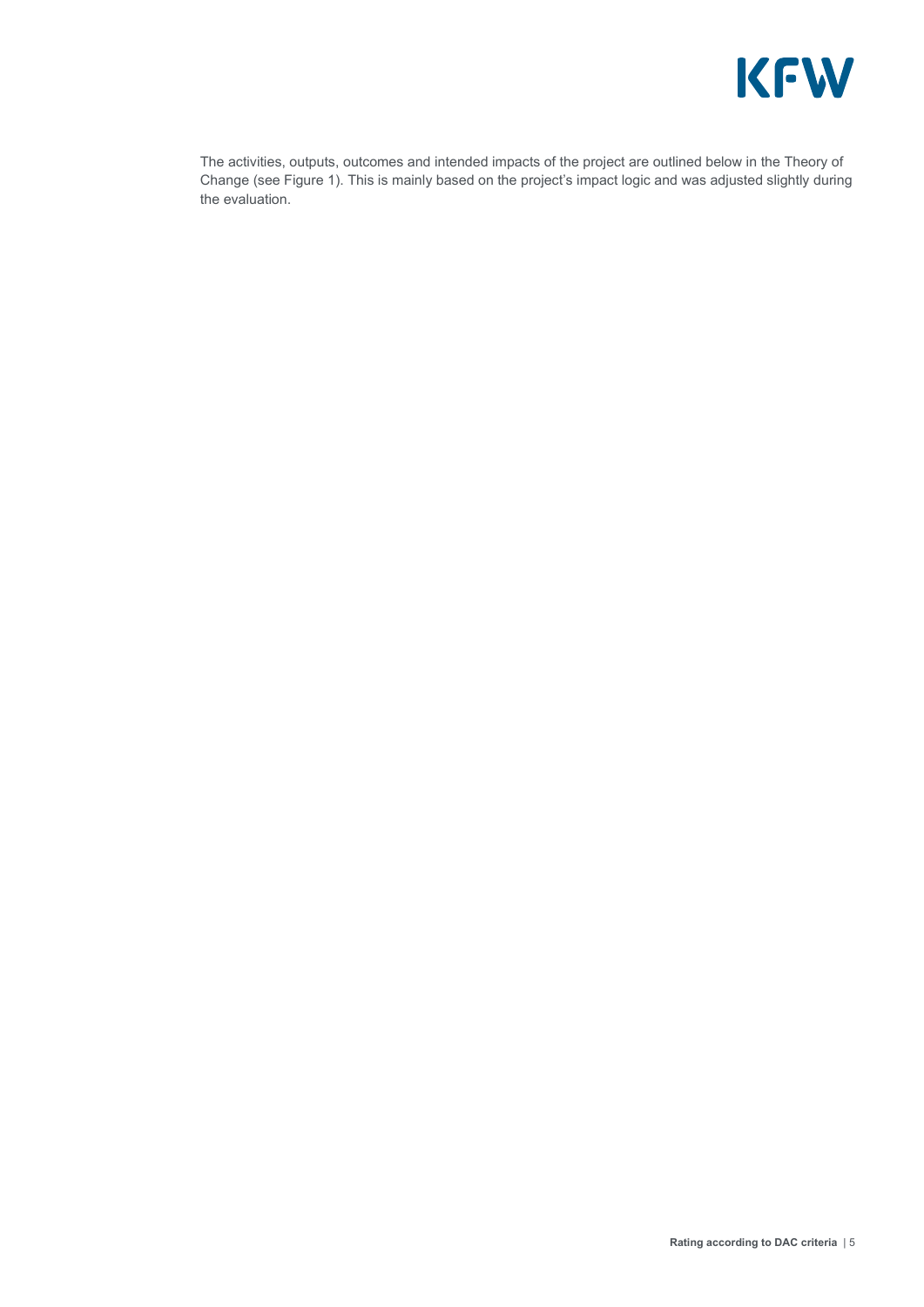#### Figure 1: Project's Theory of Change



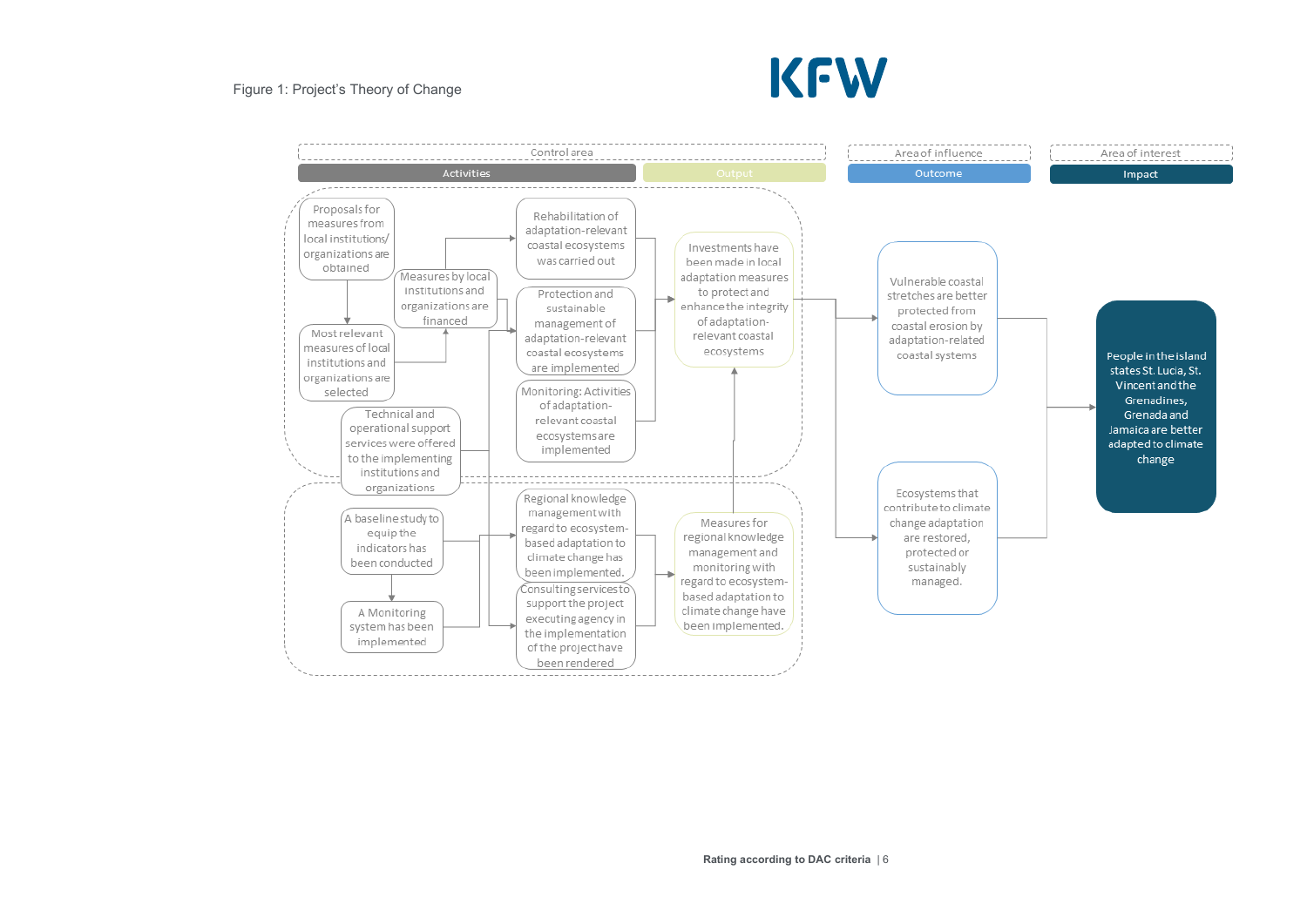

KfW has implemented the project approach described above several times in the follow-up to the project being evaluated here. For example, the project "Adaptation for SIDS in the Caribbean: The EbA Facility" with a volume of approximately EUR 45 million and project-executing agency "Caribbean Biodiversity Fund" has been implemented in the partner countries involved here among others since 2016. Furthermore, the conceptually similar bilateral project "Adapted management of ecosystems to protect against coastal erosion in a changing climate" is being implemented in Colombia with a volume of EUR 8 million. Another example is the "Ecosystem-based Adaptation Programme" in the western Indian Ocean. However, based on the lessons learned from these projects, the view is now shared within KfW that sufficient time, experienced and adequately resourced executing agencies and a strong implementation consultant are important for the effective implementation of this approach.

These factors did not exist in this project: the assumptions made in the project appraisal about sufficient capacities and experience with the implementation of regional FC projects by CARICOM institution 5Cs were not confirmed. This means that the capacity analysis of the project-executing agency by KfW was not examined critically enough. The choice of the project-executing agency as a regional organisation was therefore generally relevant, but not conducive to the successful implementation of the project and the adaptation measures.

Despite this insufficient institutional configuration, the project is assessed as fundamentally relevant in view of the relevance of the targeted measures for the region and the SIDS involved, as well as the political relevance for the partners in the region and for German DC.

#### **Relevance rating: 2**

#### **Coherence**

#### **Internal coherence**

When designing the project, the idea for implementing the local adaptation measures was to draw on synergies with two projects of the Deutsche Gesellschaft für Internationale Zusammenarbeit (GIZ) running from 2012 to 2017: 1) "Management of coastal resources and conservation of marine biodiversity in the Caribbean - CARICOM" and 2) "Adaptation to climate change for the conservation of natural resources and diversification of agricultural production and forestry". In particular, potential local adaptation measures aimed at improving management in existing protected areas were intended to complement or be complemented by Technical Cooperation activities.

However, there was effectively no cooperation and synergies between the GIZ and this KfW project during project implementation. One of the main reasons for this is that the local adaptation measures selected were largely implemented only during the last months of the project and thus at the end of the GIZ projects. Also, most of the local adaptation measures focused on the rehabilitation of coastal ecosystems relevant for adaptation, and less on improving the management of existing protected areas.<sup>[11](#page-7-0)</sup> As there was no direct link to other DC projects, the project was unable to achieve synergy effects with other German DC actors and projects in the same intervention context.

Still, the project's strategic frame of reference in relation to international and global conventions and objectives can be rated as positive. In an international context, the project was expected to contribute to the achievement of several Sustainable Development Goals: SDG 13 "Take urgent action to combat climate change and its impacts", SDG 14 "Conserve and sustainably use the oceans, seas and marine resources for sustainable development" and SDG 11 "Sustainable cities and communities – Make cities inclusive, safe, resilient and sustainable". Established international standards and norms, such as the Paris Declaration, were also to be applied during project implementation. The "leave no one behind" principle would also have been adopted if implementation had been successful, by focusing on the vulnerable population living in the project area.

<span id="page-7-0"></span><sup>&</sup>lt;sup>11</sup> Only one local adaptation measure focused on the management of coastal ecosystems for climate change adaptation. However, the measure was implemented in Grenada, and not in one of the GIZ project countries.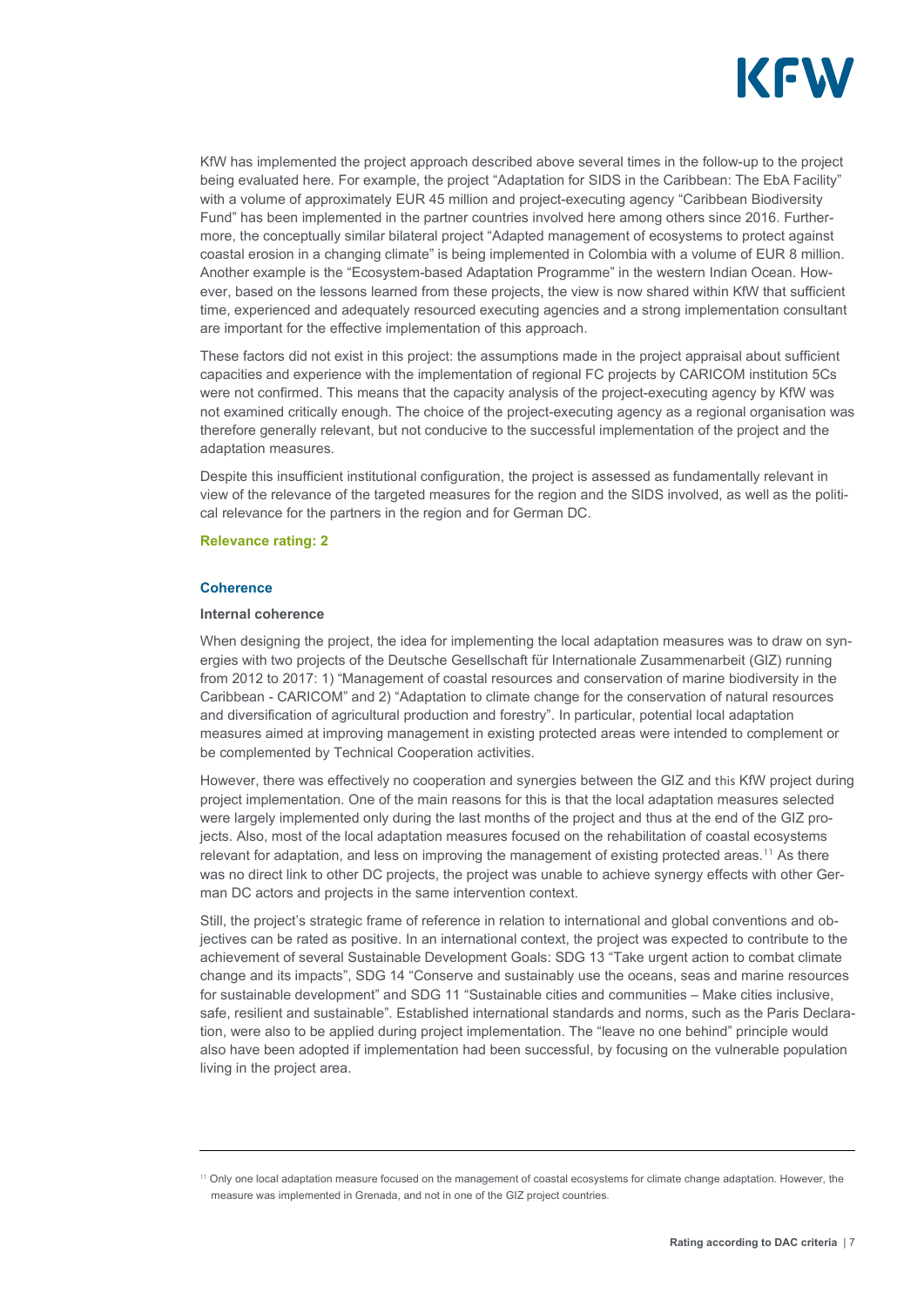

#### **External coherence**

In terms of external coherence, the project integrated well into CARICOM's "Regional Framework for Achieving Development Resilient to Climate Change" in terms of development policy. The framework provided context for measures by member states and regional organisations in the period 2009-2015 and drew on the foundations of the predecessor programmes and projects of 5Cs. The framework drew on previous work carried out under the "Adaptation to Climate Change", "Adaptation to Climate Change in the Caribbean" and "Mainstreaming Adaptation to Climate Change projects, as well as related work by other regional organisations, NGOs and academic institutions (5Cs 2007)<sup>[12](#page-8-0)</sup>.

However, it was not possible to develop any synergies with projects or activities of other donors or development organisations. Although synergies with a number of other bilateral and international development cooperation projects implemented by 5Cs were planned, the evaluation found no evidence for this. This was also due to the low degree of implementation of the adaptation measures and the lack of relevant projects in the same timeframe and content context during project implementation. There was therefore no negative interaction or duplication with the projects of other donors.

In summary, the project coherence is considered to be moderately successful.

#### **Coherence rating: 3**

#### **Effectiveness**

The effectiveness of the project is measured by the achievement of the project objective (outcome objective). In this case, an assessment of the target achievement is only possible to a limited extent since the project indicators were defined but never finally supplied with baseline and target values (see Table 3). Alternatively, indicators drawn from the impact model or proxy indicators can be used to check whether the intended changes have been achieved by the project. An important prerequisite is that sufficient information is available on the project's achievements (outputs) and that their target achievement makes it plausible that the envisaged impacts will be fulfilled. In this case, however, the low implementation of the outputs effectively precludes the achievement of the project objectives.

The formulated objective of the project was to reduce the negative impacts of climate change on coastal zones in the selected island-states by improving ecosystem services. In this way, vulnerable sections of the coast were to be better protected from coastal erosion by adaptation-relevant coastal ecosystems, and ecosystems should be restored, protected or sustainably managed in order to contribute to climate change adaptation. Two indicators were defined to measure the success of the project (see Table 3).

Table 3: Project objective indicators

| <b>PROJECT GOAL INDICATORS</b>                                                                                                             | <b>PLANNED</b>       | <b>ACTUAL</b>                                 | <b>EPE</b>             |
|--------------------------------------------------------------------------------------------------------------------------------------------|----------------------|-----------------------------------------------|------------------------|
| LENGTH OF VULNERABLE COASTAL STRETCHES BETTER<br><b>PROTECTED FROM COASTAL EROSION BY ADAPTATION-</b><br><b>RELATED COASTAL ECOSYSTEMS</b> | No target<br>defined | Final Inspection (2019): 70<br>km (estimated) | <b>Not</b><br>included |
| AREA OF RESTORED, PROTECTED OR SUSTAINABLY<br><b>MANAGED ECOSYSTEMS THAT CONTRIBUTE TO CLIMATE</b><br><b>CHANGE ADAPTATION.</b>            | No target<br>defined | Not included                                  | <b>Not</b><br>included |

#### Data source: Project appraisal 2013 & final review 2019

To achieve its objectives, the project relied on local, ecosystem-based adaptation measures implemented under component 1 of the project. To select relevant adaptation measures, the project focused on obtaining proposals via a public application procedure. Prior to this, public information events were held in the

<span id="page-8-0"></span><sup>&</sup>lt;sup>12</sup> 5Cs (2007) The Regional Climate Change Strategic Framework And Its Implementation Plan For Development Resilient To Climate Change. Last accessed on 17 November 2021, Caribbean Community Climate Change Centre [https://www.caribbeancli](https://www.caribbeanclimate.bz/blog/2017/11/28/the-regional-climate-change-strategic-framework-and-its-implementation-plan-for-development-resilient-to-climate-change-us2800000/)[mate.bz/blog/2017/11/28/the-regional-climate-change-strategic-framework-and-its-implementation-plan-for-development-resilient-to](https://www.caribbeanclimate.bz/blog/2017/11/28/the-regional-climate-change-strategic-framework-and-its-implementation-plan-for-development-resilient-to-climate-change-us2800000/)[climate-change-us2800000/](https://www.caribbeanclimate.bz/blog/2017/11/28/the-regional-climate-change-strategic-framework-and-its-implementation-plan-for-development-resilient-to-climate-change-us2800000/)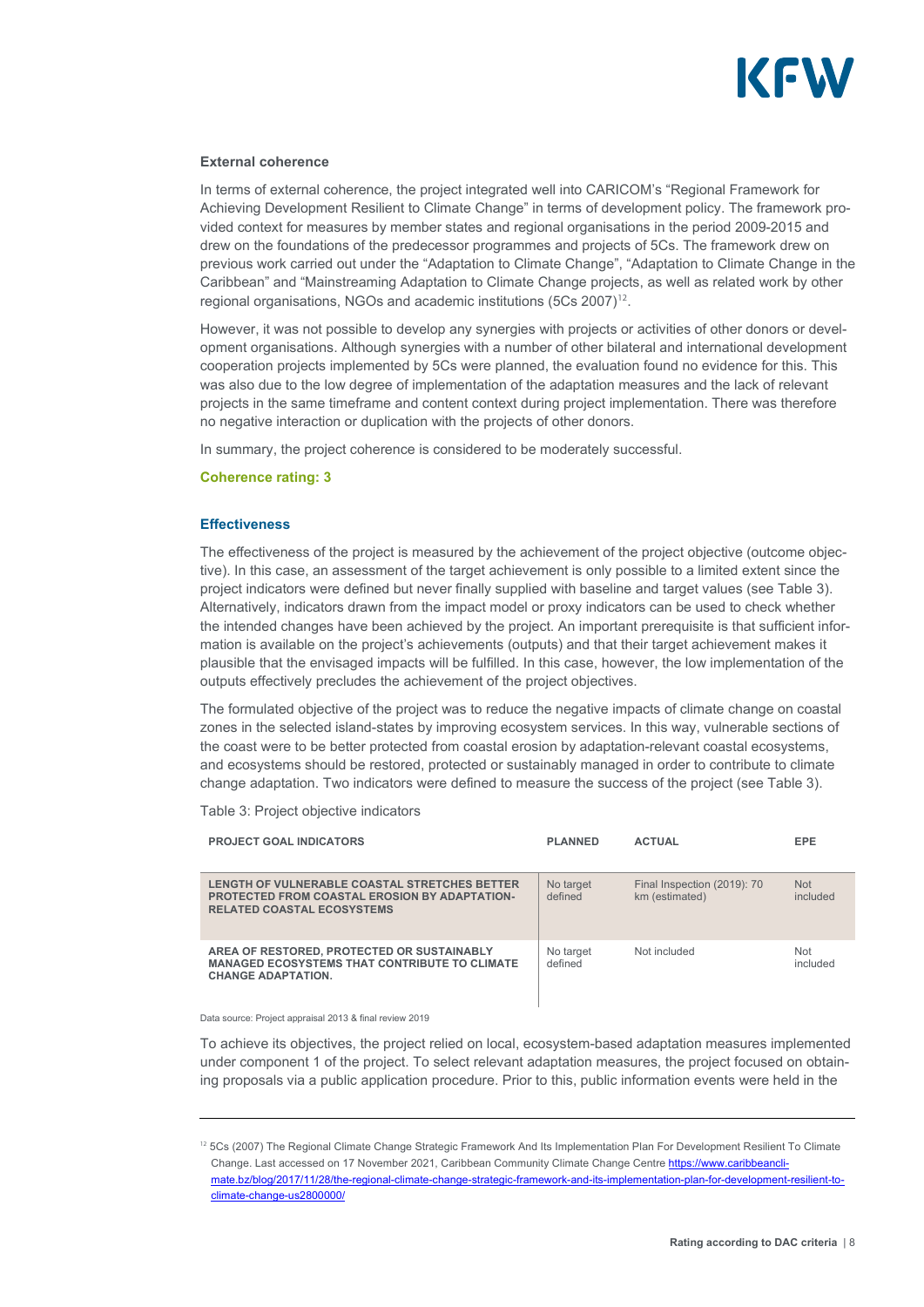

four programme countries to publicise the programme, its funding concept and the funding instruments as planned. After an initial pre-selection phase, nine proposals were examined by the project-executing agency, financed and then partially implemented by the local project-executing agencies. Of these nine selected projects, seven projects were partially implemented: one in Jamaica, two in Saint Lucia, two in Grenada and two in Saint Vincent and the Grenadines.

#### Table 4: Overview of funded individual projects

| <b>COUNTRY</b>                                            | <b>PROGRAMME OBJECTIVE</b>                                                                                                                                                                 | <b>PROGRAMME</b><br><b>EXECUTING AGENCY</b>                                                           | <b>IMPLEMENTATION</b><br><b>RATE</b> | <b>OUTPUT</b><br><b>RATE</b> |
|-----------------------------------------------------------|--------------------------------------------------------------------------------------------------------------------------------------------------------------------------------------------|-------------------------------------------------------------------------------------------------------|--------------------------------------|------------------------------|
| <b>JAMAICA</b>                                            | Adaptation to the Climate Change in the<br>protected area Portland Bight                                                                                                                   | Caribbean Coastal Area<br><b>Management Foundation</b>                                                | 82 %                                 | 67 %                         |
|                                                           | Develop climate change adaptation<br>strategies for Portland                                                                                                                               | University of West Indies,<br>Centre for Marine<br>Sciences, Jamaica                                  | Canceled                             |                              |
|                                                           | Montego waterfront redevelopment                                                                                                                                                           | <b>Urban Development</b><br>Corporation                                                               | Canceled                             |                              |
|                                                           | Adaptation strategies for fisheries<br>ecosystems & technology to improve<br>climate change resilience in Negri<br>marine protected areas                                                  | Westmoreland Municipal<br>Corporation                                                                 | Canceled                             |                              |
| <b>ST. VINCENT</b><br><b>AND THE</b><br><b>GRENADINES</b> | Restoring the Ashton Lagoon ecosystem<br>to promote nature-based adaptation to<br>climate change while creating<br>sustainable livelihood opportunities for<br>the people of Union Island. | Sustainable Grenadines<br>Inc.                                                                        | 82 %                                 | 92 %                         |
|                                                           | Island Marine and Coastal Protection<br>Project on the South Coast to improve<br>ecosystem Health and Resilience to<br>Climate Change                                                      | National Parks, Rivers and<br><b>Beaches Authority</b>                                                | 22 %                                 | 33 %                         |
|                                                           | Bay Sandy Bay coastal protection                                                                                                                                                           | Ministry of Transport,<br>Works, Local Government,<br>and Urban Development                           | Canceled                             |                              |
| <b>GRENADA</b>                                            | Terrestrial and marine ecosystem-based<br>adaptation actions in the Sandy Island<br>Oyster Bed marine protected area and<br>two other communities                                          | Grenada Organic<br><b>Agriculture Movement</b>                                                        | 48 %                                 | 46 %                         |
|                                                           | Improving the management of two<br>marine protected areas (Gouyave and<br>Molinière Beauséjour)                                                                                            | <b>Grenada Community</b><br><b>Development Agency</b>                                                 | 63 %                                 | 80 %                         |
| <b>ST. LUCIA</b>                                          | Rehabilitation of the local coastal<br>ecosystem (ridge to reef). Climate<br>change adaptation and fish stock<br>improvement in two coastal communities                                    | Ministry of Agriculture,<br>Fisheries, Physical<br>Planning, Natural<br>Resources and<br>Cooperatives | 5 %                                  | 16 %                         |
|                                                           | Coastal stabilization and rehabilitation<br>on Pigeon Island National Landmark and<br>the Pointe Sable Environmental<br><b>Protection Area</b>                                             | <b>Saint Lucia National Trust</b>                                                                     | 11%                                  | 33 %                         |

Data source: Final review 2019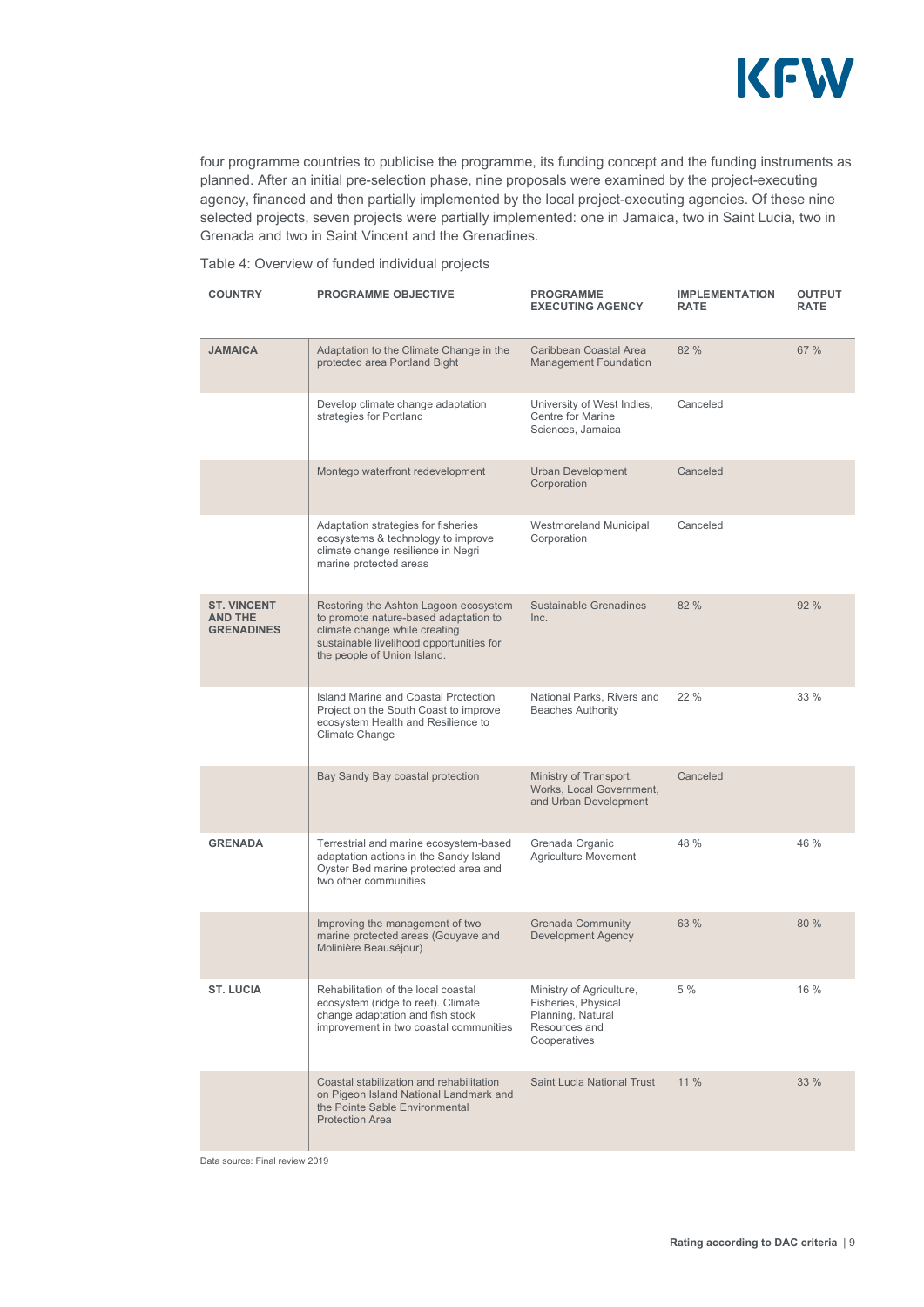

Since the outcome indicators could not be definitively assessed, this EPE uses the implementation progress of the individual measures as a proxy output indicator. Of the nine selected projects, only seven measures with an implementation rate of between 5 % and 82 % were carried out, primarily due to considerable implementation problems and delays, and therefore only show a partial output achievement. Three initially planned projects in Jamaica were cancelled due to delays in planning and the resulting significant risk that the implementation schedule would be delayed. One previously agreed project in Saint Vincent and the Grenadines was cancelled (see Table 4). In total, these seven projects represent only about 30 % of the funds earmarked for financing the measures.

In view of the low target achievement of the measures and the low level of fund disbursement of 30 %, the output targeted with component 1 – the integrity of ecosystems relevant for adaptation is improved – was only implemented to a very small degree.

The reasons for the low level of implementation of the adaptation measures and the targeted outputs are due to significant problems and delays in implementation. A project implementation unit was set up to manage the operational, administrative and financial aspects of 5Cs. However, the project implementation unit was not equipped to deal with the necessary processes due to a lack of experience with FC projects and comparable planning and implementation procedures. The cooperation between the project-executing agency 5Cs and the implementation consultant IUCN was also marred by misunderstandings of the respective roles and communication problems. It was also not possible to leverage the intended synergies through the involvement of local institutions and organisations. For this reason, the selection of a weak project-executing agency, which was responsible for managing the project, and the choice of an insufficiently strong implementation consultant were the main reasons for the considerable losses in effectiveness.

The reasons listed above for the low level of implementation of the adaptation measures also largely explain the loss of effectiveness in the implementation of the project's second component. Component 2 aimed, among other things, to establish a monitoring system to measure the impacts of the adaptation measures and the project as a whole. Part of this planned monitoring was a baseline study on the set of project objective indicators and the creation of a measure-specific indicator matrix. Due to delays, lack of interest on the part of 5Cs and the focus on implementing the measures (component 1), the baseline study was not compiled and the indicator matrix was only available shortly before project completion. Component 2 also included the establishment of an M&E information support system that would transmit the respective decentralised indicator values online to 5Cs, where they would be incorporated into the monitoring of the overall project. This activity was not implemented either.

The only outcome of component 2 that can be listed is knowledge management and capacity building at the level of local implementing organisations. For example, a number of interviews conducted as part of the EPE showed that local implementing organisations have become more aware of stabilising selected ecosystems and adapting to climate change. Various stakeholders confirmed this and highlighted the awareness-raising of local institutions and organisations as one of the project's achievements. Despite this partial success, the targeted output of the second component was largely not reached.

Due to the low degree of implementation and the low achievement of the targeted outputs of the adaptation measures, no impact was achieved at the project objective level (outcome); despite some positive partial results, the negative results clearly dominate - the effectiveness of the project fell well short of expectations. The effectiveness of the project is therefore rated as unsuccessful.

#### **Effectiveness rating: 5**

#### **Efficiency**

The efficiency assessment looks at the efficiency of implementation, i.e. the cost-effectiveness of measure management, on the one hand, and the production and allocation efficiency on the other.

The project design was based on promoting local adaptation measures that were already largely ready to be implemented. This approach was intended to ensure cost-efficient use of the available funds. The project was also expected to benefit from synergies with existing initiatives and plans, as well as from the expertise of the project-executing agency 5Cs and the implementing consultant International Union for the Conservation of Nature (IUCN).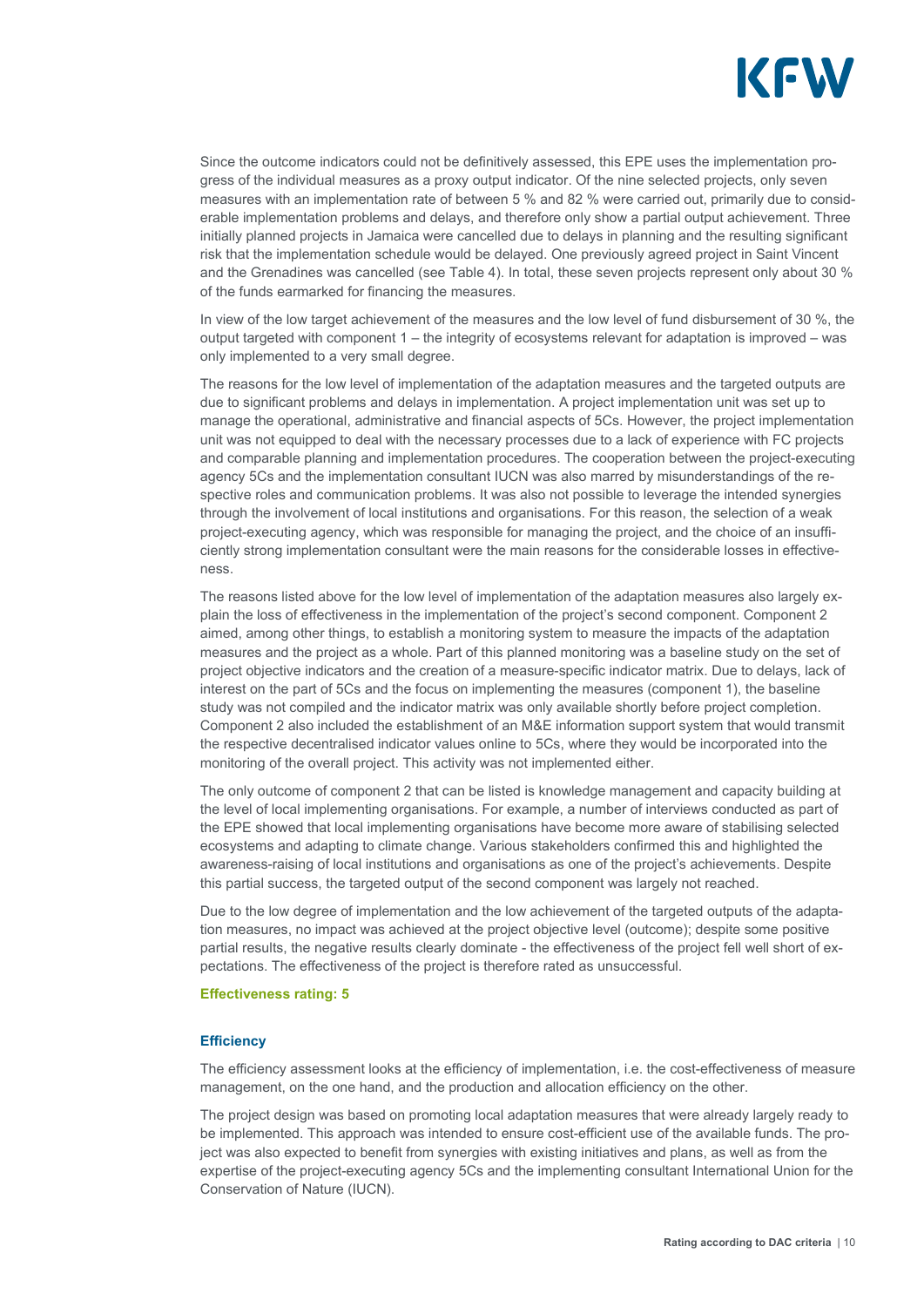

In addition, ecosystem-based approaches are generally considered more cost-effective than traditional coastal protection infrastructure measures since they rely on natural resources such as coral reefs, mangroves or seagrass beds instead of costly infrastructure constructions. These parameters promoting efficiency were not met.

Since most of the outputs were not achieved, it is assumed with regard to the allocation efficiency that the funding used made little or no contribution to achieving the impact objective.

Subsequently, the efficiency analysis focuses on the project's implementation efficiency as well as the coordination and management costs.

#### **Implementation efficiency**

First it must be said that the implementation efficiency suffered decisively from communication problems between the implementation consultant IUCN and the project-executing agency 5Cs. There were diverging expectations between the two stakeholders regarding the division of labour, the understanding of roles and the selection of adaptation measures. For example, 5Cs viewed IUCN as an implementation consultant, while IUCN saw itself as a coordinator and technical advisor. IUCN complained that the selection of adaptation measures had taken place in part without them, although this is where they saw their main expertise. This different view of roles was still very evident today in the interviews with the responsible organisations and was discussed at length, especially on the part of IUCN. The two crisis meetings initiated by KfW during the project term were unable to solve the problems of the management model.

In addition to the communication problems, there were coordination problems in administrative, technical and financial implementation. The reason was the weak capacities and limited management experience of 5Cs. For example, the programme implementation unit (PIU) established by 5Cs was not able to cope with the operational, administrative and financial challenges in many respects. For example, the establishment of a disposition fund, the operationalisation of procurement procedures and the transfer of funds to local implementing organisations proved to be a long and complicated process. The staff capacities provided by 5Cs for project management and the additional contributions and services were also not delivered satisfactorily. The requirements resulting from the project's complex regional and conceptual structure were not adequately met by 5Cs.

The selection of the implementation consultant, which took place through a regional tender based on predefined criteria, was also accompanied by delays and efficiency losses. The choice by 5Cs of IUCN as the implementation consultant with its regional office for Mexico, Central America and the Caribbean, based in Costa Rica, was based in part on a financially attractive offer. However, IUCN lacked the institutional and human resources experience managing FC projects. This resulted in a long-term consultant designated by IUCN not being present on the ground for a long time, which eventually led to his replacement. The actual work of IUCN, and therefore of the project as a whole in many respects, did not begin for the most part until two and a half years after the project started.

As a result of the lack of implementation efficiency, cooperation with local institutions also suffered. It was thus not possible to use their existing experience and extensive knowledge of the ecosystems prevalent on the individual islands for successful project implementation. Also, lessons learned were not shared enough to ensure synergies. It was therefore not possible to leverage the intended synergies in implementation.

#### **Coordination and management costs**

As shown in Table 1, the total project costs, including the counterpart contributions of 5Cs and the local implementing organisations, amounted to EUR 5.03 million. These are thus EUR 7.87 million or 61% lower than estimated during planning. The high costs given the low level of implementation can be explained by the considerable delays in the operational implementation of the investment measures, which led to significant coordination and management costs.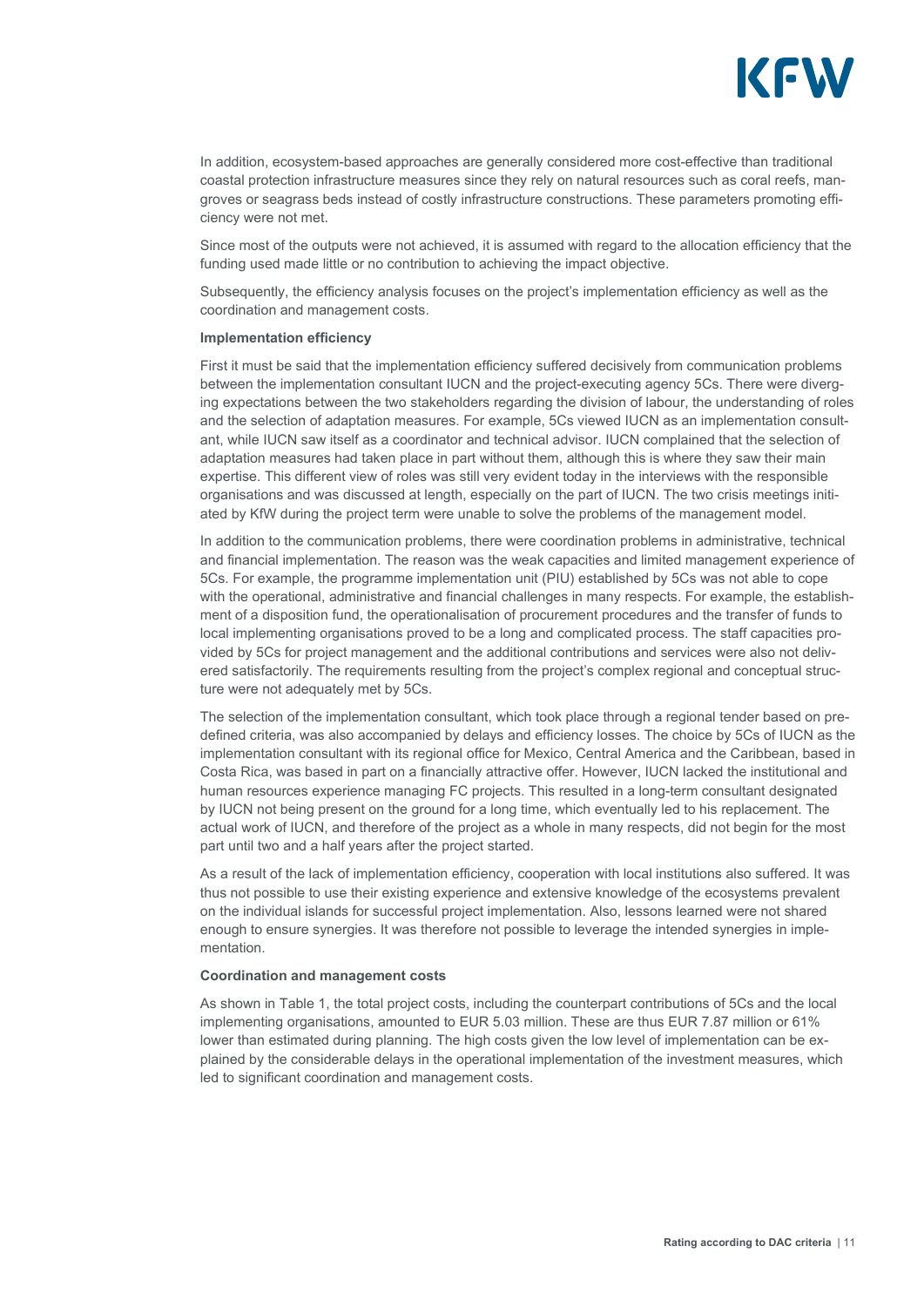

#### Table 5: Project cost distribution

| <b>COST</b>                                                      | <b>PLANNED</b><br>(EUR) | <b>ACTUAL</b><br>(EUR) | <b>ACTUAL/TOTAL</b><br><b>COST RATIO</b> | PLANNED/<br><b>ACTUAL RATIO</b> | <b>FC-TOTAL-COST RATIO</b><br>(EUR) |
|------------------------------------------------------------------|-------------------------|------------------------|------------------------------------------|---------------------------------|-------------------------------------|
| <b>INVESTMENT IN</b><br><b>ADAPTION MEASURES</b>                 | 8,641,740               | 2,711,800              | 54 %                                     | 31 %                            | 1,807,800 (45 %)                    |
| <b>KNOWLEDGE</b><br><b>MANAGEMENT &amp;</b><br><b>MONITORING</b> | 650,000                 | 146,000                | 3%                                       | 22%                             | 146,000 (4 %)                       |
| <b>PROJECTMANAGEMENT</b><br>& COORDINATION                       | 1,294,250               | 1,313,040              | 26 %                                     | 102%                            | 1,163,040 (29 %)                    |
| <b>EXECUTING</b><br><b>CONSULTANT</b>                            | 1,350,000               | 865,360                | 17 %                                     | 64 %                            | 865,360 (22 %)                      |
| <b>TECHNICAL RESERVE</b>                                         | 1,000,000               |                        |                                          |                                 |                                     |
| <b>TOTAL</b>                                                     | 12,936,000              | 5,036,200              | 100 %                                    | 39 %                            | 5,036,200 (100 %)                   |

Data source: Project appraisal 2013, final review 2019

The largest share of costs, 54 %, pertained to component 1, which was unable to demonstrate any finalised adaptation measures in the four island-states. Compared to the planned expenditure, only 31 % of the planned EUR 8.6 million went to ecosystem-based adaptation measures, which were required to achieve the project objectives and the overarching developmental impact.

Just under EUR 2.2 million was spent on project management, of which 34 % was spent on the costs of the implementation consultant IUCN. Altogether, the project management costs were 43 % of the total costs of the project (see Table 5). The costs of the implementation consultant as well as the project management costs are generally too high and not acceptable given the low degree of implementation of components 1 and 2. This assessment is shared by KfW and IUCN staff, but IUCN points to a lack of capacity among the project-executing agencies of the various adaptation measures, which, according to the organisation, explains some of the high project management costs.

Both the high, absolute coordination and management costs and the associated high, relative project management costs compared to the implementation costs therefore show clear efficiency losses and insufficient production and allocation efficiency.

An extension of the project with the aim of advancing implementation of the adaptation measures and thus improving implementation efficiency was not possible in view of the time-limited funding of the Energy and Climate Fund until the end of 2018; furthermore, the KfW management responsible strongly advised against this type of extension. In view of the serious doubts raised early on by the KfW project manager about the success of the project and the long delay to the start of implementing the adaptation measures (20 months before the project officially ended), the question arises as to whether it would have been possible to reduce efficiency losses by terminating the project before the official end date and whether it would therefore have made sense in retrospect.

Based on these assessments of allocation, production and implementation efficiency, and due to the high coordination and management costs, the efficiency of the project is rated as unsuccessful.

#### **Efficiency rating: 5**

#### **Impact**

The overall developmental objective of the project was to mitigate climate change-related risks for coastal residents living in vulnerable coastal areas in the selected SIDS. The project was also designed to contribute to biodiversity conservation by protecting regional and global environmental assets, from which larger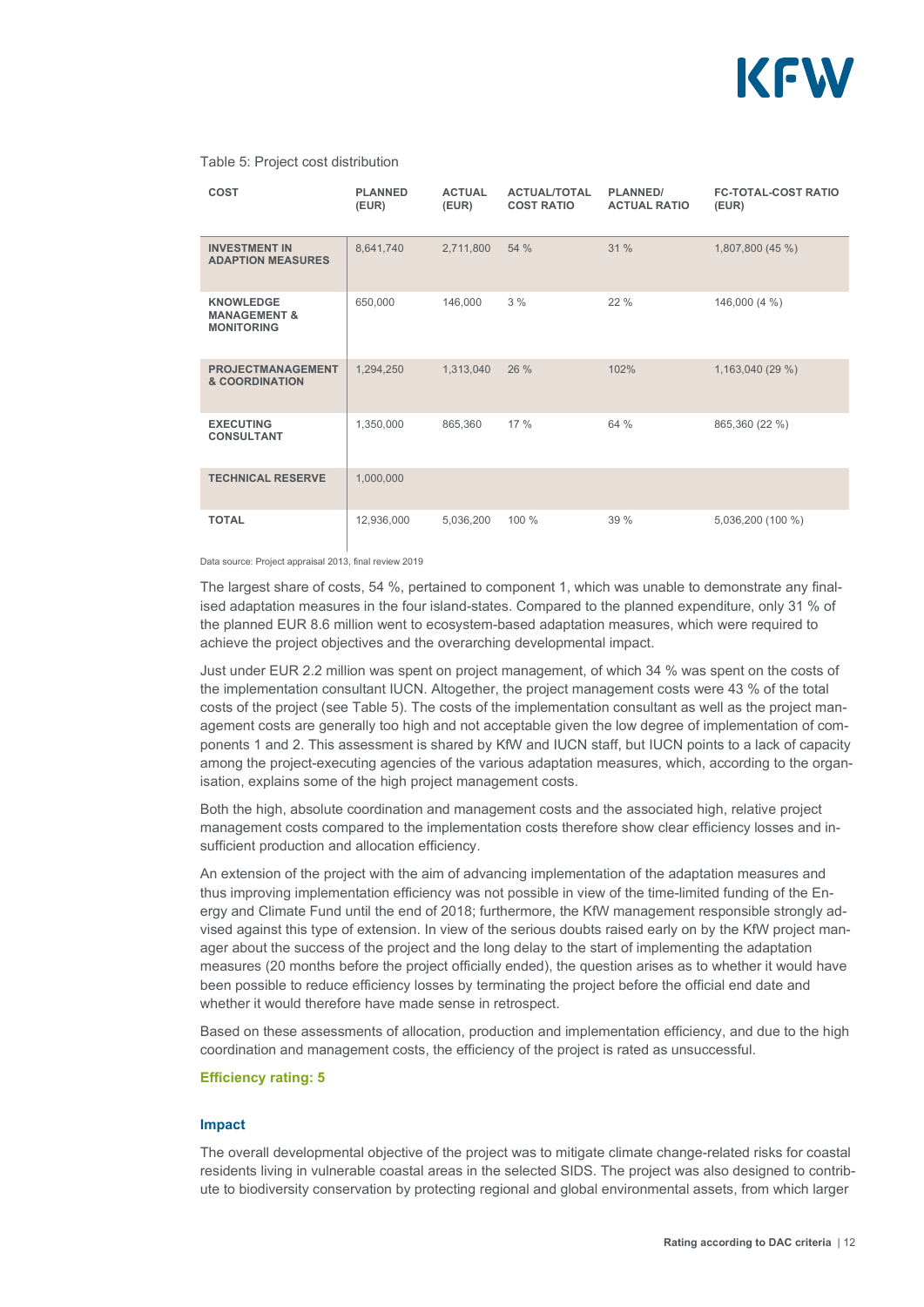

population groups benefit indirectly. Table 6 shows the corresponding target indicator at the level of the overarching developmental impact (overall objective indicator).

Table 6: Overall objective indicator

| <b>OVERARCHING DEVELOPMENT OBJECTIVE</b><br><b>INDICATOR</b> | <b>PLANNED</b>                            | <b>ACTUAL</b> | <b>EPE</b> |
|--------------------------------------------------------------|-------------------------------------------|---------------|------------|
| PEOPLE IN THE FOUR ISLAND STATES ARE                         | Up to 100,000 person within the four SIDS | <b>Not</b>    | <b>Not</b> |
| BETTER ADAPTED TO THE CLIMATE CHANGE                         | should profit from the measures           | recorded      | recorded   |

Data source: Project appraisal 2013 & final review 2019

It should be noted that this indicator was not used by the project and was never populated with baseline or concrete target values. This meant that it could not be conclusively assessed either in the final review or in this evaluation. Conceptually speaking, the indicator also focused on the people who have adapted to climate change, rather than on the adaptation of ecosystems, which would be more appropriate for the project. A more suitable indicator would therefore have been a decrease (target value < baseline) of "people in the island states of Saint Lucia, Saint Vincent and the Grenadines, Grenada and Jamaica affected by climate change-related risks".

Due to the very low level of implementation of the adaptation measures, it is plausible that there were no overarching developmental impacts. In line with this, interview participants were unable to point to any macroeconomic effects of the project. Any progress made in relation to the impact target indicator adjusted in this evaluation can therefore not be assessed. The extent to which the project's target group may have benefited from partial services rendered within the individual measures cannot be conclusively stated either, also because an analysis of the possible contributions of individual measures to overarching developmental impacts was not the subject of the evaluation.

Factors such as a lack of capacity and experience on the part of the project-executing agency, inadequate conceptual and operational planning and considerable delays in implementation are also to be mentioned here as reasons for the failure to achieve sustainable developmental impacts. These factors have thus prevented the potential impact at impact level.

Only component 2 of the project was able to achieve some modest success through knowledge management and capacity building at the level of local implementing organisations, according to interviews and project documentation. However, the extent to which the awareness of the local implementing organisations for ecosystem stabilisation and adaptation to climate change has been raised sustainably and effectively in terms of development policy, and the extent to which this awareness-raising can be attributed to the project, cannot be conclusively quantified based on the available data.

Environmental risks attributable to the project were not identified because no significant negative impacts on environmental resources such as animals, plants, soil or water resources occurred during the implementation of the local adaptation measures.

The overarching developmental impact is assessed as unsatisfactory as a result.

#### **Overarching developmental impact rating: 5**

#### **Sustainability**

From a conceptual point of view, the sustainability of the project was to be ensured through i) close involvement of the local authorities benefiting directly to identify tailor-made measures, generate ownership and increase the sustainable use and maintenance of the investments, ii) by ensuring the operating and follow-up costs of the adaptation measures and iii) project management by institutionally based and issuebased organisations, and thus the sustainable integration of the local adaptation measures into the national adaptation strategies of the countries. Component 2 in particular was supposed to play a key role here.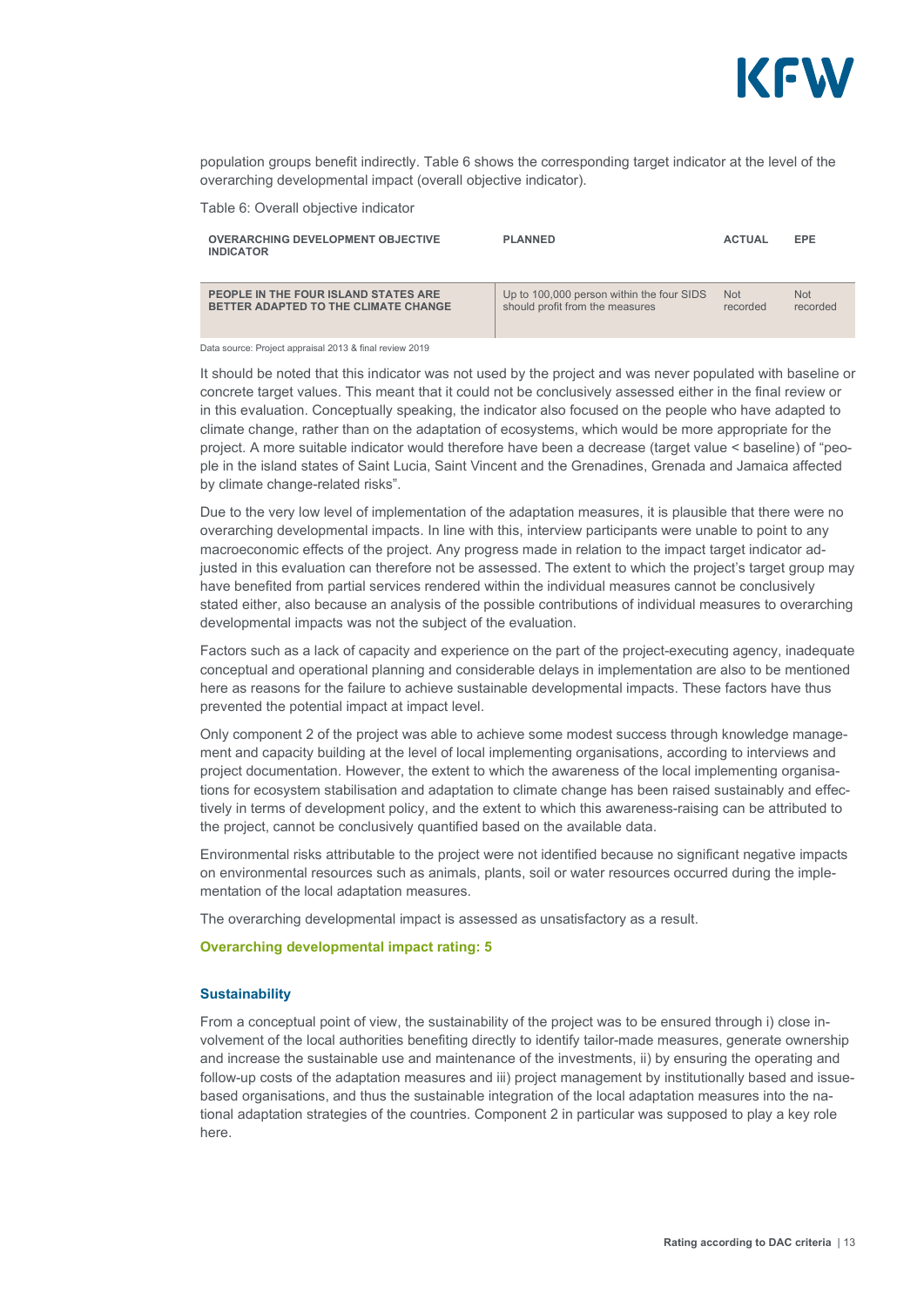

Due to the low level of implementation of both components and the non-renewal of the project, no impacts were achieved. Consequently, it was not possible to achieve any sustainable impacts that would last beyond the project itself. The project-executing agency 5Cs did not pursue the project any further either.

Sustainability is therefore rated as unsuccessful.

#### **Sustainability rating: 4**

#### **Recommendations and project-wide conclusions**

The project's approach was generally relevant to addressing the core problem of coastal protection being eroded by climate change. By involving local organisations and institutions, it can be ensured that measures are promoted that have a high relevance to the individual local problems. It is therefore understandable that KfW is pursuing the project's approach in other projects, including in the Caribbean region.

However, there were some clear factors in the implementation of the project being evaluated that led to significant losses in efficiency and effectiveness; these result in the following project-wide conclusions.

First, when choosing the project-executing agency, it must be ensured that it has the necessary capacities to implement a supraregional FC project with an appropriate financial framework. A detailed analysis and due diligence of a potential executing agency, as well as its project management experience, is therefore essential. In this context, detailed references from former projects should also be sought and, if necessary, checked. The executing agency can also be selected by means of a tendering competition to enable a comparison between potential project executing agencies. This approach is already being implemented by KfW in various project contexts today and deserves even more attention in the future.

Furthermore, when choosing an implementation consultant, it is important to insist on the relevant issuespecific and operational implementation experience. An awarding procedure that prioritises the relevant experience of a candidate over the financial attractiveness of a bid is preferable in this respect. The roles should also be clearly defined in the awarding procedure.

The project's approach also requires that the implementing local organisations have the necessary capacities to implement the adaptation measures. This was not the case with some of the local organisations. For this reason, project measures and demonstrably suitable local organisations should be selected according to formalised criteria (including management and operational implementation experience of ecosystem-based adaptation measures).

Another factor influencing the implementation was the time-limited funding from the Energy and Climate Fund. The tight timeframe as a result does not meet the needs of a participatory, regional and tenderintensive project approach. In the future, alternative funding and longer timeframes should be used for such complex approaches.